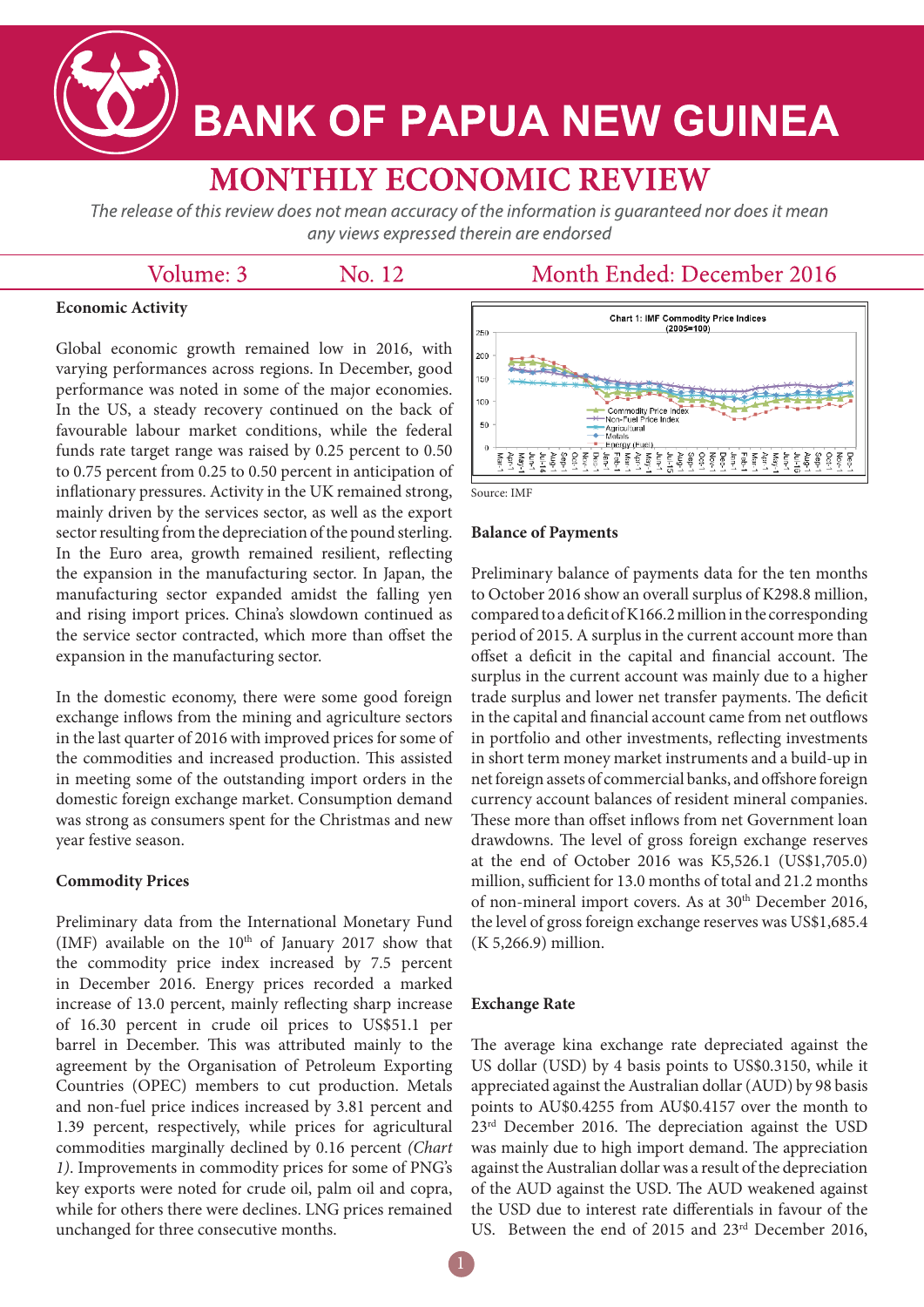the average Trade Weighted Index (TWI) decreased by 4.3 percent to 33.87, reflecting the depreciation of the kina against most major trading partner currencies, including the USD and AUD. *(Chart 2)*



#### **Inflation**

Annual headline Retail Price Index (RPI) to November 2016, decreased by 0.8 percent compared to a decline of 0.1 percent in October 2016. The decrease was attributed to declines in the 'Food' and 'Drinks, tobacco and Bitternut' expenditure groups of 1.8 precent and 0.1 precent, respectively. The decline in the 'food' expenditure group was accounted for by a 17.4 percent fall in the Fruit and vegetable prices. The decline in the 'Drinks, tobacco and Betelnut' expenditure group reflected declines in bitternut, soft drinks and cigarettes and tobacco prices by 10.2 percent, 4.5 percent and 2.8 percent, respectively. Annual RPI ex-seasonal and RPI ex-seasonal & fuel increased by 3.1 precent and 2.9 precent, respectively. Quarterly headline RPI increased by 3.4 percent, while monthly headline RPI for November 2016 increased by 1.2 percent *(Chart 3)*.



#### **Domestic Interest Rates & Monetary Aggregates**

Over the month to week-ending 16<sup>th</sup> December 2016, the Central Bank Bill (CBB) rate for 28 days term remained at 1.18 percent, while there were no auctions for the other terms. At the Treasury bill market, the 63-day rate was unchanged at 2.40 percent, while the 91-day declined from 2.63 percent to 2.61 percent. The 182-day rate remained at 4.72 percent, while the 364 day rate increased from 7.73 percent to 7.74 percent. During the same period, the weighted average interest rates on wholesale deposits above K500, 000 increased for all maturities, except for the 180 day term. The weighted average rates for the 30days, 60 days, and 90 days increased to 0.41 percent, 0.61 percent,

and 1.95 percent from 0.16 percent, 0.57 percent, and 1.71 percent, respectively. The increase in rates reflect the uneven distribution of liquidity among banks, with banks low on liquidity offering high rates to attract deposits. *(Chart 4).*



Broad money supply increased by 13.4 percent over the year to November 2016, compared to an increase of 5.2 percent in the corresponding period of 2015. This was driven by increases in net claims on the Government and credit to private sectors, as well as increase in claims on public nonfinancial corporation sector (SOEs). Monetary base grew by 3.6 percent over the year to November 2016, compared to a decline of 0.9 percent in the corresponding period of 2015. This was mainly due to increases in currency in circulation and deposits of the commercial banks at the Central Bank.

Commercial bank lending extended to public non-financial corporations, other financial corporations and other resident sectors increased by K1,207.2 million to K12,862.1 million between December 2015 and week-ending 16th December 2016. Over the year to 16th December 2016, the weekly average lending by banks increased by 10.9 percent to K12,211.3 million. This mainly reflected advances to the finance, mining, petroleum, retail, construction, retail, SOEs, transport, manufacturing and fisheries sectors. Deposits at commercial bank deposits increased by K608.9 million to K20,965.0 million between December 2015 and week-ending 16th December 2016, reflecting placements by the mining, petroleum, Government, communication, finance, agriculture and services sectors. Over the year to 16th December 2016, the weekly average deposits declined by 4.4 percent to K20,405.6 million.

#### **Soundness of the Financial System**

As at the end of September 2016, total assets of the financial system stood at K47.0 billion. Commercial banks accounted for 70.6% of this total, other depository corporations accounted for 5.3 percent while other financial corporations (including superannuation funds) accounted for 24.1 percent. Total deposits were K27.0 billion. Commercial banks accounted for 94.8 percent while licensed financial institutions, microfinance institutions and savings & loan societies accounted for 2.4 percent, 0.7 percent, and 2.1 percent, respectively. Total loans were K17.3 billion. The ratio of non-performing loans to total loans was 3.2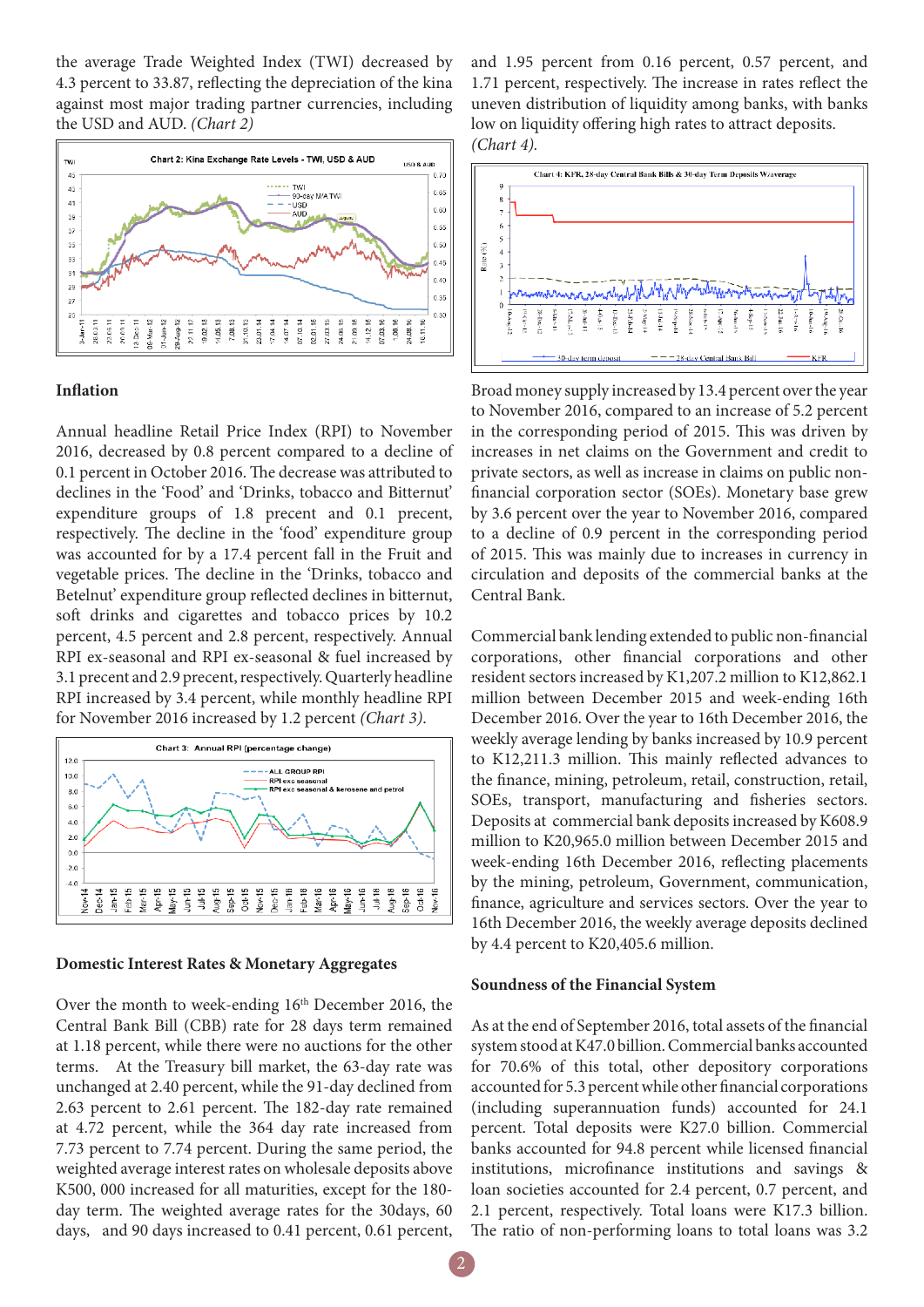percent, whilst the ratio of non-performing loans to total assets was 1.6 percent. Total Capital Adequacy ratio was 33.5 percent while the adequacy ratio for Tier 1 Capital was at 26.4 percent, well above the regulatory requirements of 12.0 and 8.0 percent, respectively. Return on Assets was at 1.7 percent while Return on Equity was at 21.3 percent.

## **Monetary Policy**

The Bank's policy signalling rate, the Kina Facility Rate (KFR) was maintained at 6.25 percent for the month of December 2016.